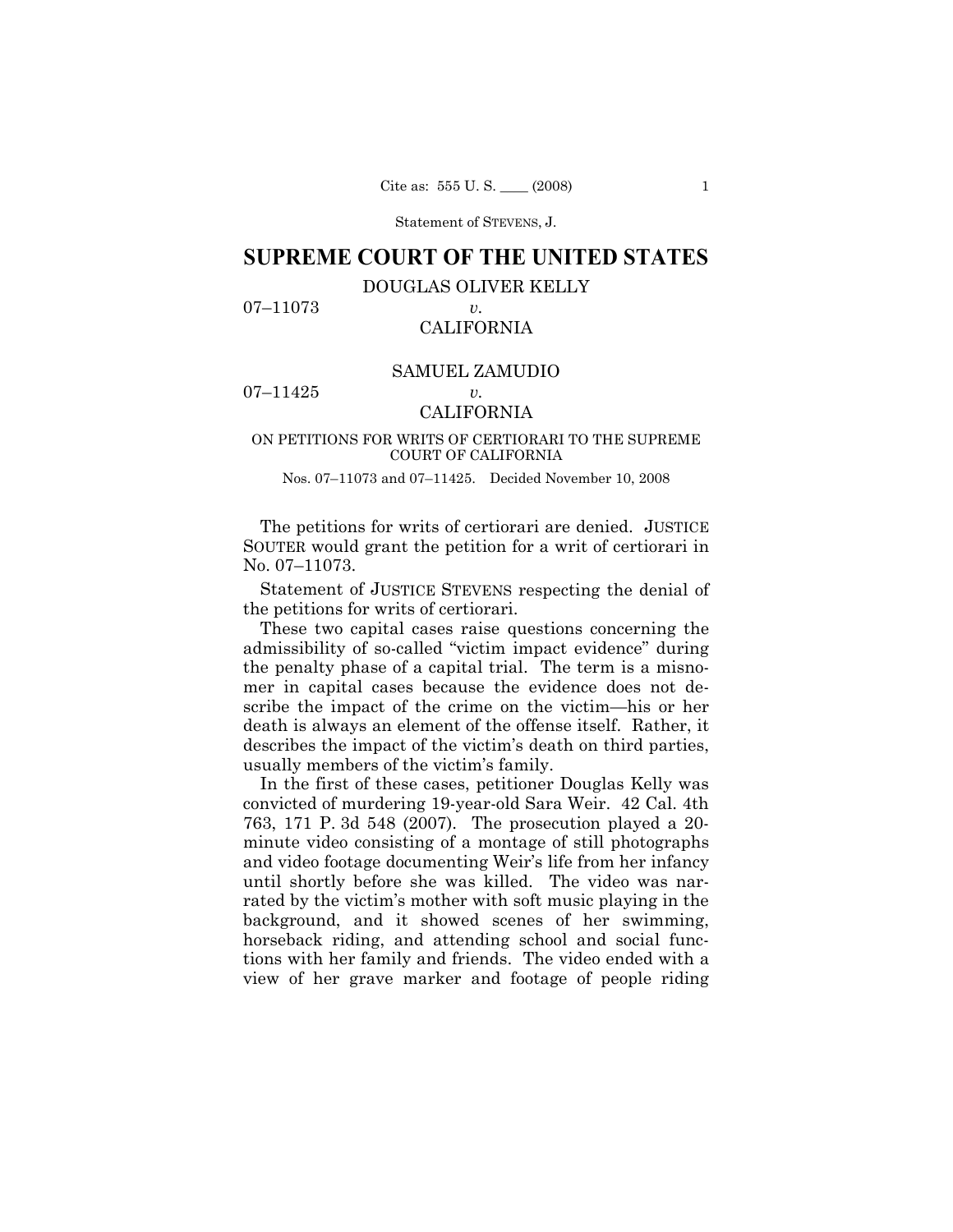horseback in Alberta, Canada—the "'kind of heaven'" in which her mother said she belonged. See *id.*, at 796–797, 171 P. 3d, at 557–558.1

In the second case, petitioner Samuel Zamudio was convicted of robbing and murdering Elmer and Gladys Benson. 43 Cal. 4th 327, 181 P. 3d 105 (2008). Two of the victims' daughters and two of their grandchildren testified about the effects of the murders on themselves and their families. During one daughter's testimony the prosecution played a video containing 118 photographs of the victims at various stages of their lives, including their childhood and early years of marriage. The photographs showed the couple raising their children, serving in the military, hunting, fishing, vacationing, bowling, celebrating holidays and family events, and attending recognition dinners for Gladys's community service. "The last three photographs in the montage showed, in order, Gladys' grave marker with the inscription readable, Elmer's grave marker with the inscription readable, and both grave markers from a distance, each accompanied by a vase of flowers." *Id.*, at 363, 181 P. 3d, at 134.

In both cases the California Supreme Court upheld the admissibility of the videos. The court explained that the video admitted during Kelly's sentencing "expressed no outrage" and contained no "clarion call for vengeance," but "just implied sadness." 42 Cal. 4th, at 797, 171 P. 3d, at 558. Similarly, the court held that the video shown during Zamudio's penalty phase proceedings was "'not unduly emotional.'" 43 Cal. 4th, at 367, 181 P. 3d, at 137. Only one dissenting justice expressed any concern that the evidence had the potential to "imbue the proceedings with 'a legally impermissible level of emotion.'" 42 Cal. 4th, at 803, 171 P. 3d, at 575 (Moreno, J., concurring and dissent-

——————

<sup>1</sup>The full video is available online at http://www.supremecourtus.gov/ [opinions/video/kelly\\_v\\_california.html and in Clerk of Court's case file.](http://www.supremecourtus.gov/opinions/video/kelly_v_california.html)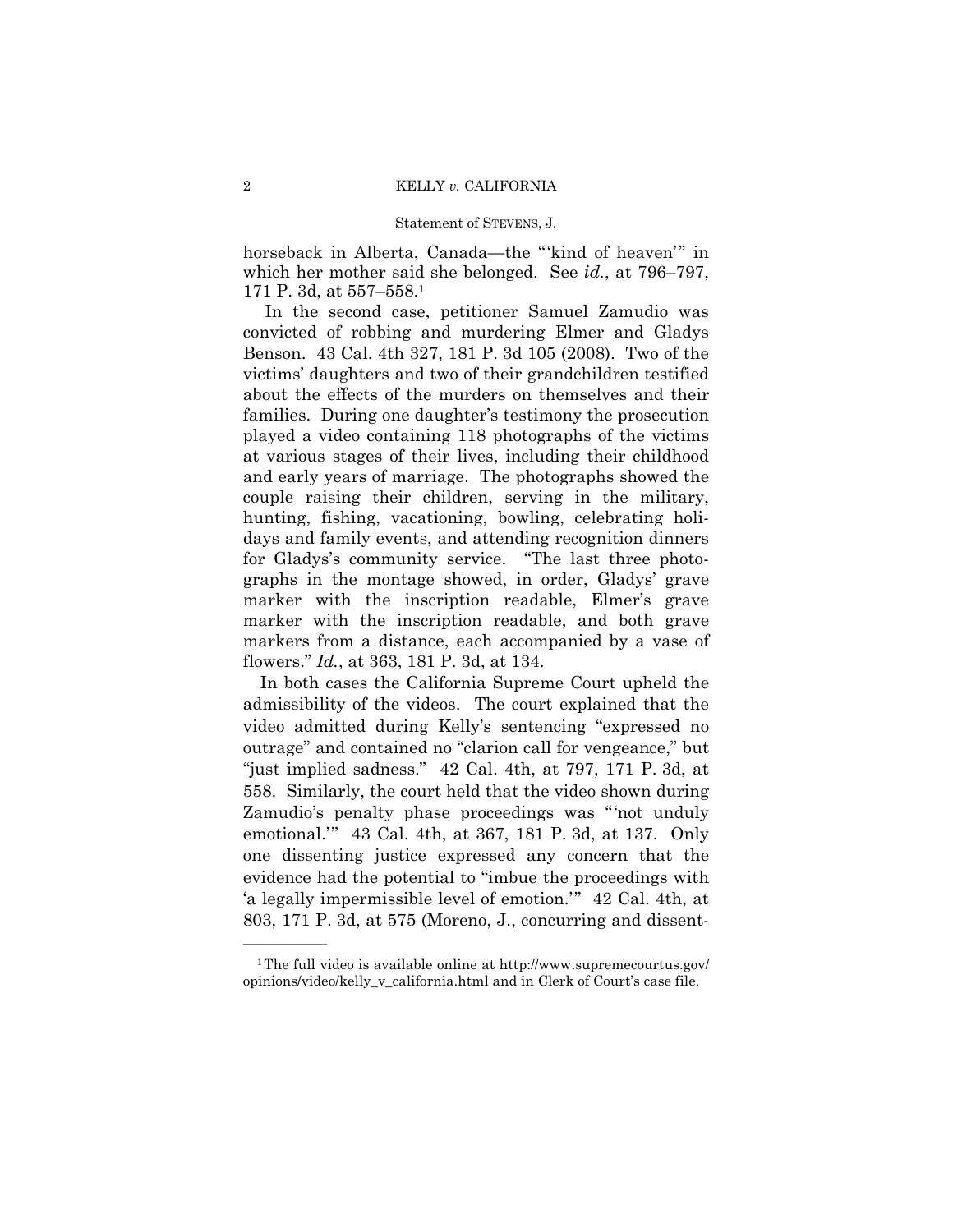ing). No member of the court suggested that the evidence shed any light on the character of the offense, the character of the offender, or the defendant's moral culpability.

I

Victim impact evidence made its first appearance in this Court's jurisprudence in 1987. *Booth* v. *Maryland*, 482 U. S. 496 (1987).<sup>2</sup> In earlier landmark cases, such as *Williams* v. *New York*, 337 U. S. 241 (1949), and *Lockett* v. *Ohio*, 438 U. S. 586 (1978), evidence probative of the culpability and character of the offender and the circumstances of the offense had marked the outer limits of the kind of evidence admissible in capital sentencing. Consistent with that precedent, in our first encounter with victim impact evidence, the Court announced a rule that categorically "prohibit[ed] a capital jury from considering victim impact evidence" that "described the personal characteristics of the victims and the emotional impact of the crimes on the family." *Booth*, 482 U. S., at 501–502. It was the unique character of the death penalty that justified *Booth*'s *per se* rule: The opinion relied on the fact that death is a "punishment different from all other sanctions,"

——————

<sup>2</sup>Victim impact evidence is a category unmentioned by Wigmore's treatise or other classic works on the law of evidence. Its inclusion in both capital and noncapital cases is a phenomenon of recent origin, arising out of the victims' rights movement of the late 1970's. See Carrington & Nicholson, The Victims' Movement: An Idea Whose Time Has Come, 11 Pepperdine L. Rev. 1, 8 (Symposium 1984) (describing early victories of the victims' rights movement, including passage of the Omnibus Victim and Witness Protection Act of 1982, 96 Stat. 1248, which mandated the inclusion of victim impact statements in federal presentence reports); MacDonald, Towards a Bicentennial Revolution in Criminal Justice: The Return of the Victim, 13 Am. Crim. L. Rev. 649, 670 (1975—1976) (describing early "innovative" attempts to integrate victims into the sentencing process).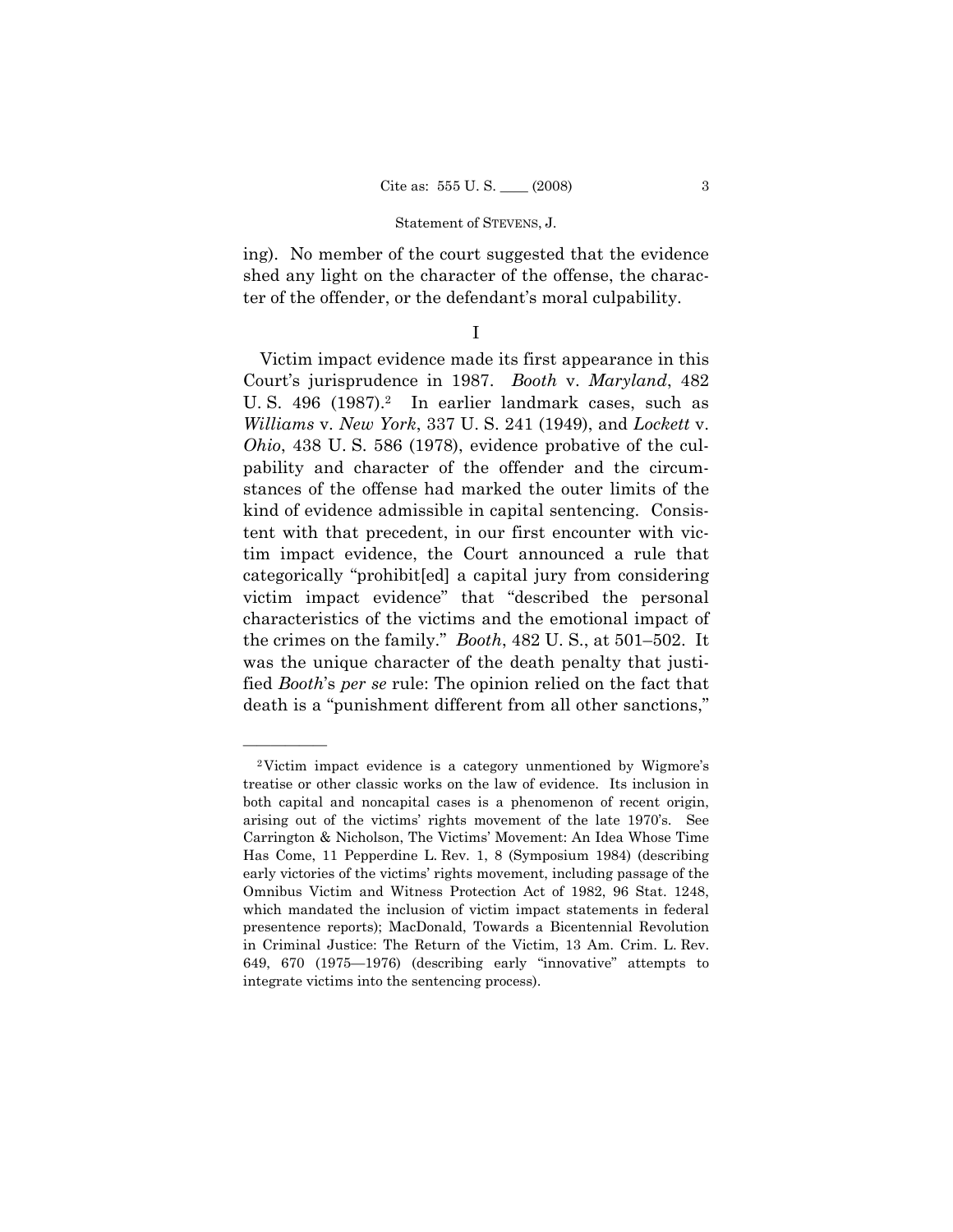*id.*, at 509, n. 12, and on our earlier admonition that any decision to impose the death sentence must "'be, and appear to be, based on reason rather than caprice or emotion,'" *id.*, at 508 (quoting *Gardner* v. *Florida*, 430 U. S. 349, 358 (1977) (opinion of STEVENS, J.)).

Throughout the late 1970's and for much of the following decade, the fact that "death is a different kind of punishment from any other that may be imposed in this country," *id.*, at 357, had justified placing limits on its permissible applications, see, *e.g.*, *Godfrey* v. *Georgia*, 446 U. S. 420, 433 (1980) (plurality opinion), and requiring special procedural protections for the defendant, see *Lockett*, 438 U. S., at 604 (plurality opinion). Our decision in *Booth* flowed naturally from the same principle.

Beginning in the late 1980's, however, changes in the Court's capital jurisprudence began to weaken the procedural and substantive safeguards on which we had earlier insisted. In *Tison* v. *Arizona*, 481 U. S. 137 (1987), rather than adhere to the rule announced in *Enmund* v. *Florida*, 458 U. S. 782 (1982), which prohibited death sentences for defendants who neither killed nor intended to kill a victim, a majority of the Court held that felony murder could qualify as a capital offense. Soon thereafter, the Court rejected a challenge to a death sentence based on evidence that a victim's race enhanced the likelihood that a Georgia jury would impose the death penalty. *McCleskey* v. *Kemp*, 481 U. S. 279 (1987). As Justice Blackmun presciently observed*,* the fact that "death is different" was fast becoming a justification for applying "a *lesser* standard of scrutiny" in capital cases. See *id.,* at 347, 348 (dissenting opinion).

Confirming that observation, the Court's 1991 opinion in *Payne* v. *Tennessee*, 501 U. S. 808, overruled *Booth* in short order, giving prosecutors a powerful new weapon in capital cases. At issue in *Payne* was the admission of penalty phase testimony by the mother of a deceased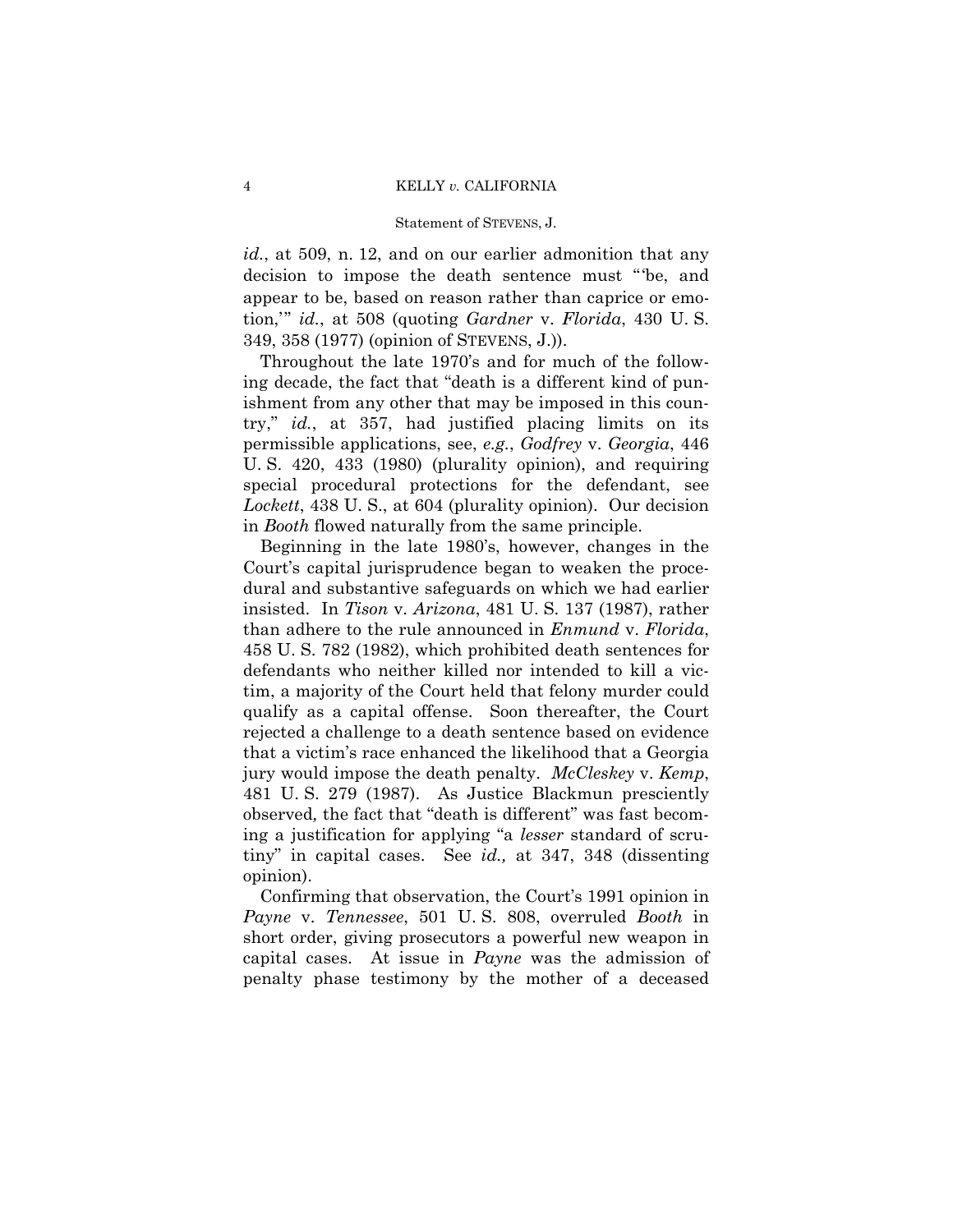victim. The woman testified about the effect of the crime on her surviving grandson, who had witnessed the murder of his mother and baby sister and had himself nearly been killed by the same attack. Her testimony powerfully conveyed her grandson's suffering, but "she[d] no light on the defendant's guilt or moral culpability." *Id.*, at 856 (STEVENS, J., dissenting). By its very poignancy, the testimony "encourage[d] jurors to decide in favor of death rather than life on the basis of their emotions rather than their reason." *Ibid*. Yet, despite the inherent danger posed by such testimony, the Court rejected *Booth*'s *per se* rule barring the admissibility of victim impact evidence in capital proceedings. Declaring such evidence to be "simply another form or method of informing the sentencing authority about the specific harm caused by the crime in question," 501 U. S., at 825, the Court held that prosecutors should be permitted to present evidence "offering a quick glimpse of the life which [the] defendant chose to extinguish" and "demonstrating the loss to the victim's family and to society . . . result[ing] from the defendant's homicide," *id.*, at 822 (internal quotation marks omitted).

Given *Payne*'s sharp retreat from prior precedent, it is surprising that neither the opinion of the Court nor any of the concurring opinions made a serious attempt to define or otherwise constrain the category of admissible victim impact evidence. Instead, the Court merely gestured toward a standard, noting that, "[i]n the event that evidence is introduced that is so unduly prejudicial that it renders the trial fundamentally unfair, the Due Process Clause of the Fourteenth Amendment provides a mechanism for relief." *Id.*, at 825. That statement represents the beginning and end of the guidance we have given to lower courts considering the admissibility of victim impact evidence in the first instance.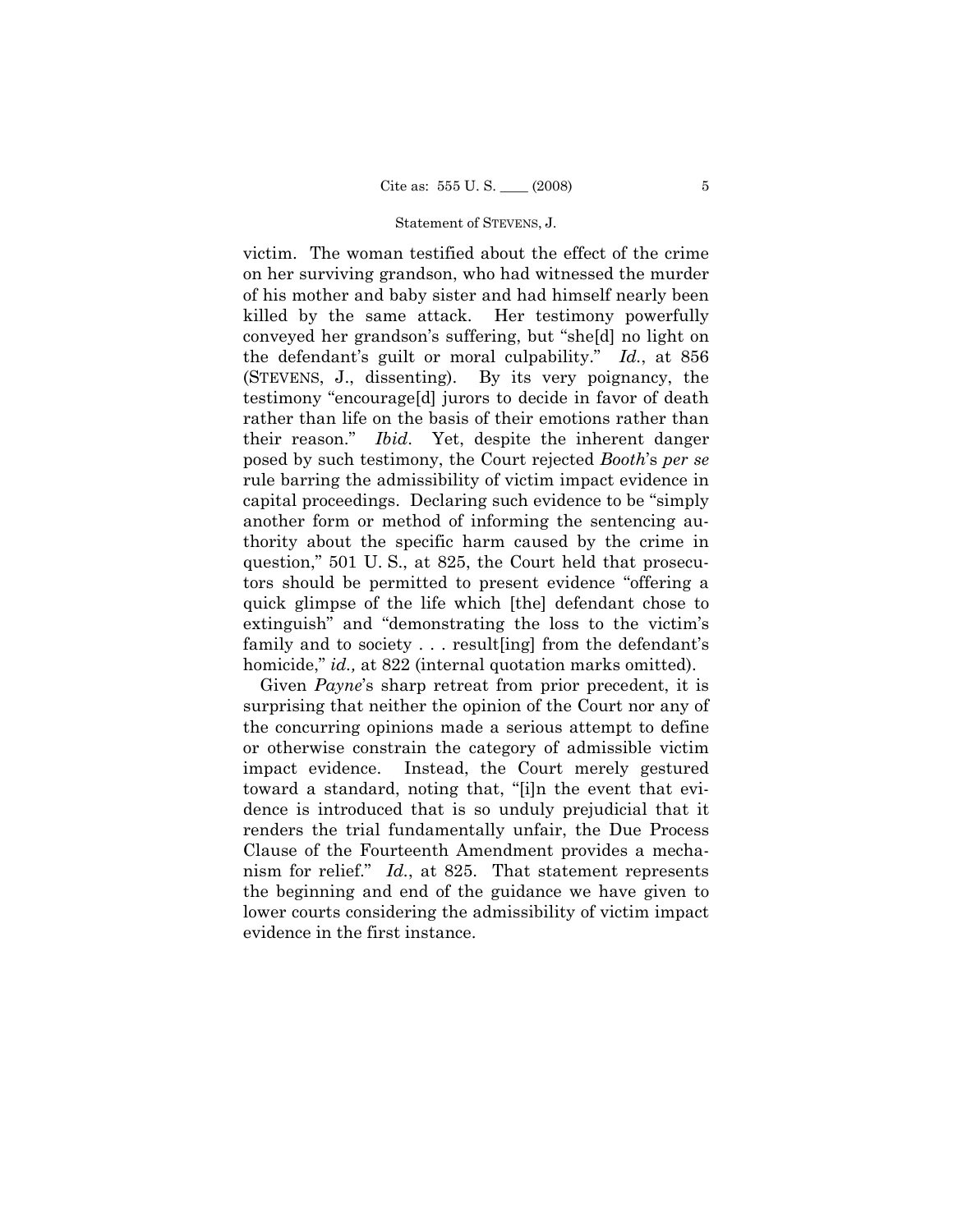#### II

In the years since *Payne* was decided, this Court has left state and federal courts unguided in their efforts to police the hazy boundaries between permissible victim impact evidence and its impermissible, "unduly prejudicial" forms. Following *Payne*'s model, lower courts throughout the country have largely failed to place clear limits on the scope, quantity, or kind of victim impact evidence capital juries are permitted to consider. See generally, Logan, Through the Past Darkly: A Survey of the Uses and Abuses of Victim Impact Evidence in Capital Trials, 41 Ariz. L. Rev. 143 (1999). Not only have courts allowed capital sentencing juries to hear brief oral or written testimony from close family members regarding victims and the direct impact of their deaths; they have also allowed testimony from friends, neighbors, and co-workers in the form of poems, photographs, hand-crafted items, and—as occurred in these cases—multimedia video presentations. See Blume, Ten Years of *Payne:* Victim Impact Evidence in Capital Cases, 88 Cornell L. Rev. 257, 271– 272 (2003) (collecting cases).

Victim impact evidence is powerful in any form.3 But in each of these cases, the evidence was especially prejudicial. Although the video shown to each jury was emotion-

——————

<sup>3</sup>As one Federal District Judge put it, "I cannot help but wonder if *Payne* . . . would have been decided in the same way if the Supreme Court Justices in the majority had ever sat as trial judges in a federal death penalty case and had observed first hand, rather than through review of a cold record, the unsurpassed emotional power of victim impact testimony on a jury. It has now been over four months since I heard this testimony [in a codefendant's case] and the juror's sobbing during the victim impact testimony still rings in my ears. This is true even though the federal prosecutors in [the case] used admirable restraint in terms of the scope, amount, and length of victim impact testimony." *United States* v. *Johnson*, 362 F. Supp. 2d 1043, 1107 (ND Iowa 2005).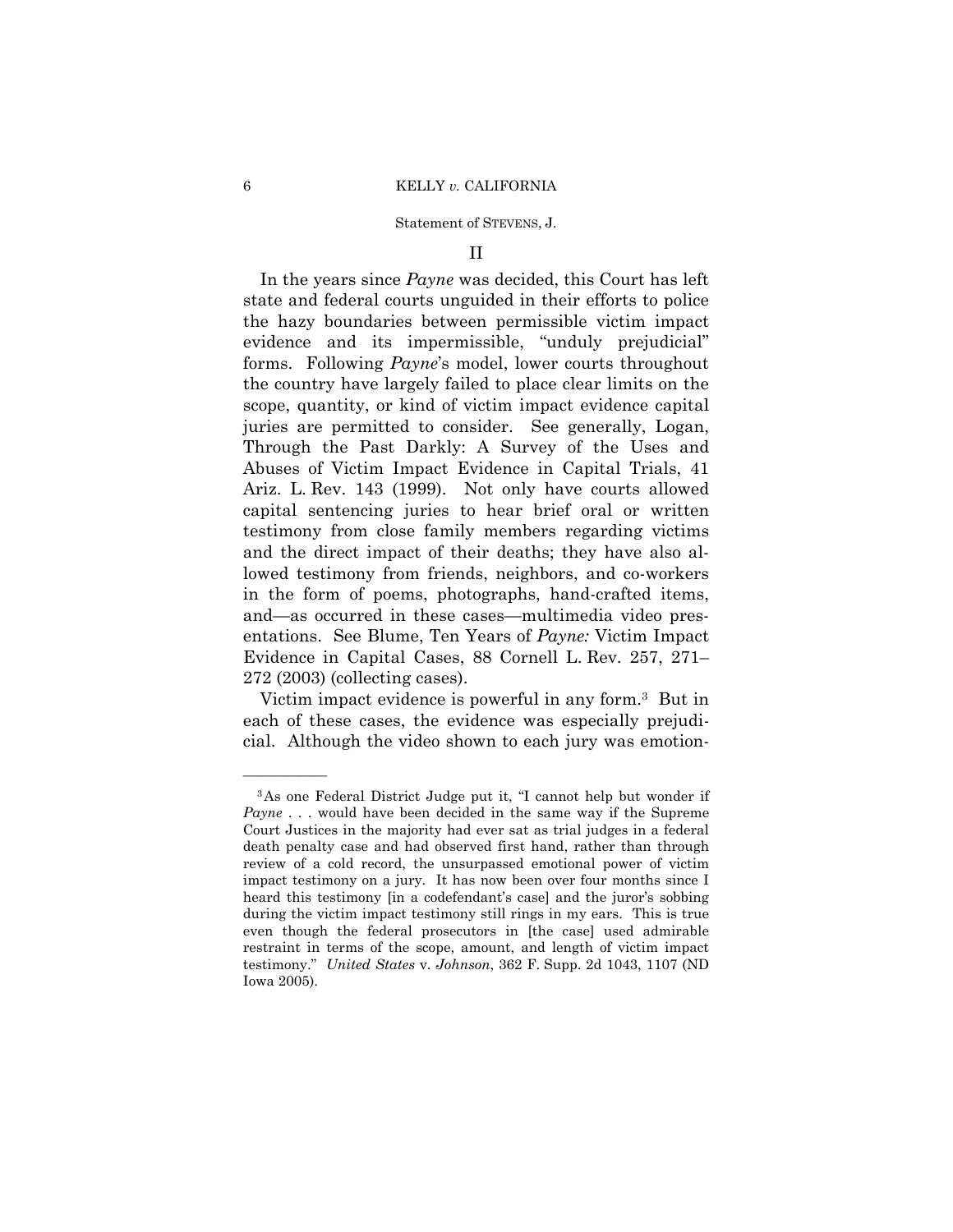ally evocative, it was not probative of the culpability or character of the offender or the circumstances of the offense. Nor was the evidence particularly probative of the impact of the crimes on the victims' family members: The pictures and video footage shown to the juries portrayed events that occurred long before the respective crimes were committed and that bore no direct relation to the effect of crime on the victims' family members.

Equally troubling is the form in which the evidence was presented. As these cases demonstrate, when victim impact evidence is enhanced with music, photographs, or video footage, the risk of unfair prejudice quickly becomes overwhelming. While the video tributes at issue in these cases contained moving portrayals of the lives of the victims, their primary, if not sole, effect was to rouse jurors' sympathy for the victims and increase jurors' antipathy for the capital defendants. The videos added nothing relevant to the jury's deliberations and invited a verdict based on sentiment, rather than reasoned judgment.

I remain convinced that the views expressed in my dissent in *Payne* are sound, and that the *per se* rule announced in *Booth* is both wiser and more faithful to the rule of law than the untethered jurisprudence that has emerged over the past two decades. Yet even under the rule announced in *Payne*, the prosecution's ability to admit such powerful and prejudicial evidence is not boundless.

These videos are a far cry from the written victim impact evidence at issue in *Booth* and the brief oral testimony condoned in *Payne*. In their form, length, and scope, they vastly exceed the "quick glimpse" the Court's majority contemplated when it overruled *Booth* in 1991. At the very least, the petitions now before us invite the Court to apply the standard announced in *Payne*, and to provide the lower courts with long-overdue guidance on the scope of admissible victim impact evidence. Having decided to tolerate the introduction of evidence that puts a heavy